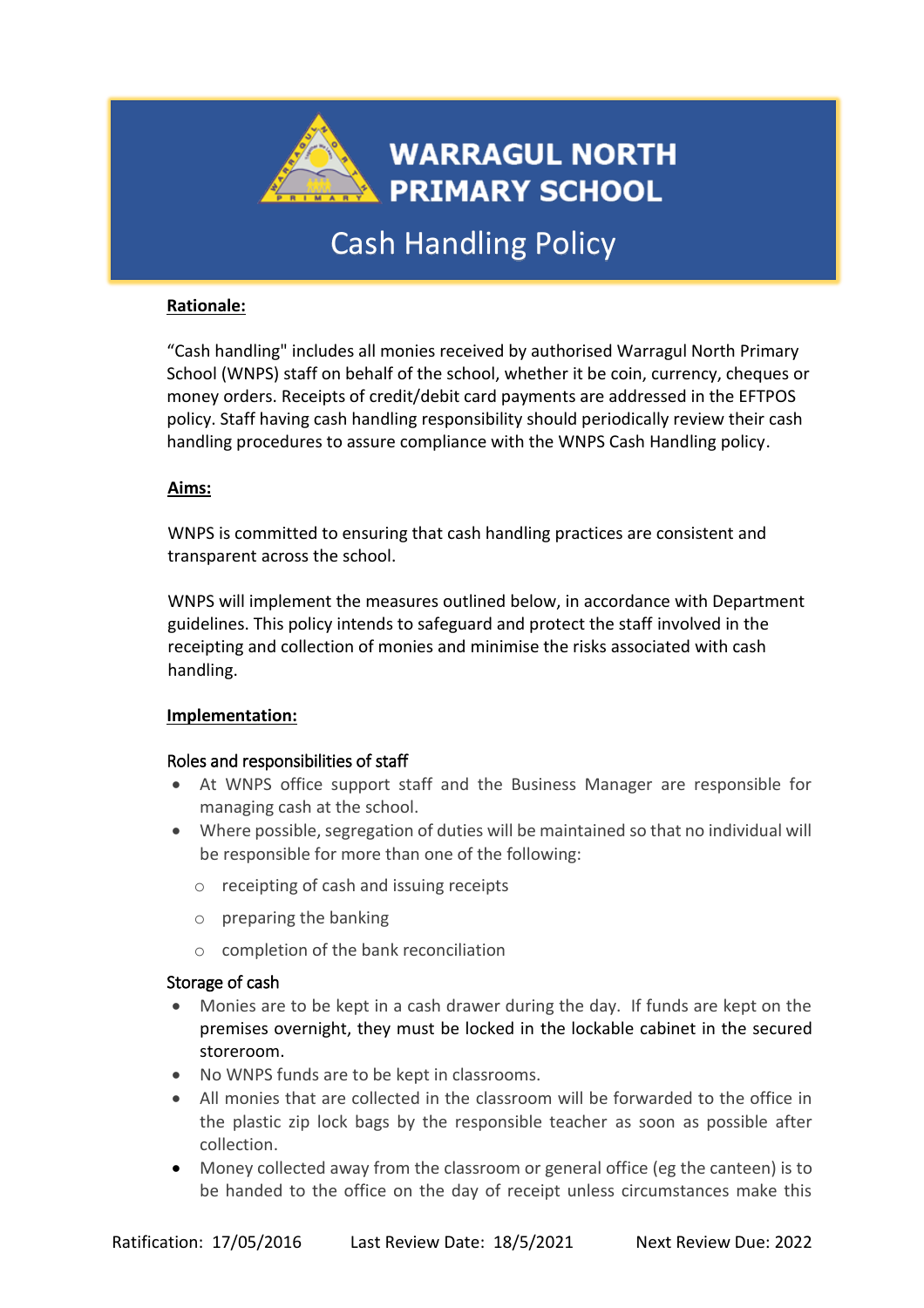impracticable. Money received away from the office must be double counted at the point of collection.

# Records and receipting

- All receipts are to be processed in CASES21 as quickly as practicable upon receiving the funds.
- Monies received from the classroom will be entered into CASES21 and receipts returned to the classroom to be handed out to students within 48 hours.
- Where monies are received over the counter at the office they will be entered into CASES21 and an official receipt issued.
- A CASES21 bank deposit slip will be printed and reconciled with total receipts for the day and with the total of cash/cheques to be banked.
- Funds are to be banked daily or when practicable to ensure minimum cash is onsite.
- No receipt is to be altered. Where a mistake is made approval must be sought before reversing the incorrect receipt. Copies of the incorrect receipt should be retained with details of why it was reversed.
- Prior to a receipt batch being updated a receipt can be reprinted if necessary. The word REPRINT appears on the receipt. After the batch has been updated, if a copy of the receipt is requested the Family Statement, Family Matching Transactions Report or the Family Transaction History can be printed.

## Cheques

- Cheques are a non-preferred form of money collection and will only be authorised in exceptional circumstances.
- No personal cheques are to be cashed.
- All cheques, which have not already been crossed "not negotiable", should be crossed as soon as they are received.

# Fundraising

• Two parents or staff members will designated as 'Responsible Persons' for all school fundraising events or other approved events where monies may be collected, for example, the Mothers Day Stall.

## **Refunds**

- All family refunds to be authorised by the Business Manager.
- Refunds to be processed as a Family Payment through CASES21 via cheque or direct credit (including credit balances), to ensure the appropriate paper trail.
- Non-attendance of non-curriculum excursions and camps are non-refundable as WNPS is required to honour accommodation, travel and casual relief teacher bookings based on the number of students that have committed to the camp or activity. In the event of unforeseen or exceptional circumstances Principal discretion may be applied on request following a reconciliation of the camp/activity to ensure funds are available.
- CSEF credit balances will not be directly refunded to the parent. As per DET guidelines CSEF balances will be forwarded directly to the next school the student attends.

## **Petty Cash**